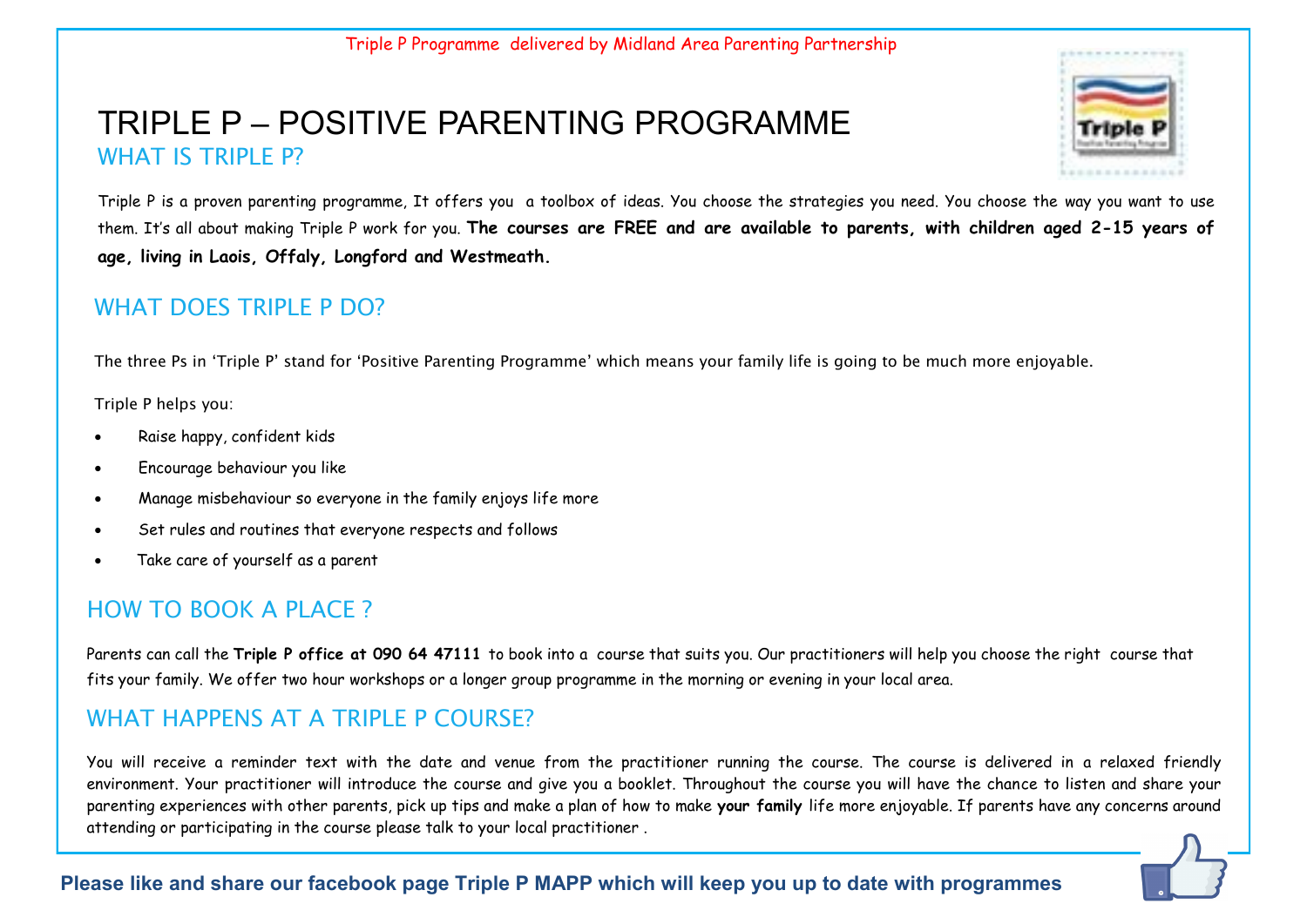#### *For parents living in Laois, Offaly, Longford and Westmeath*



Group (Level 4) is our 7 week general positive parenting programme which runs for 2 hours each week for 4 weeks with 2 weeks of phone call support and a final 2 hour session. Group Programmes are available to parents of children aged 2-10 years and parents of teenagers aged 11 – 15 years. To book a place and/or for further

information, please phone our Office on

(**090) 64 47111** 

or email us at

**triplep.midlands@hse.ie**

| <b>7 Week Programme</b> | When                             | <b>Where</b>                                         |
|-------------------------|----------------------------------|------------------------------------------------------|
| <b>LONGFORD</b>         |                                  |                                                      |
| Group Teen              | Thurs 5th October 10:00 - 12:00  | Primary Care Centre, Ballyminion area, Longford Town |
| Group 2-10 yrs          | Tues 3rd October 19:30-21:30     | Family Centre, St Mel's rd., Longford Town           |
| <b>WESTMEATH</b>        |                                  |                                                      |
| Group Teen              | Wed 4th October 19:00-21:00      | <b>Athlone Education Centre</b>                      |
| Group 2-10 yrs          | Thurs 5th October 10:00-12:00    | Clonbrusk Resource Centre, Clonbrusk, Athlone        |
| Group 2-10 yrs          | Mon 6th November 19:00-21:00     | <b>Athlone Education Centre</b>                      |
| Group Teen              | Tues 3rd October 19:30-21:30     | Westmeath Community Development Offices Mullingar    |
| Group Teen              | Thurs 5th October 10:00 - 12:00  | Westmeath Community Development Offices Mullingar    |
| Group 2-10 yrs          | Tues 3rd October 10:00 - 12:00   | Westmeath Community Development Offices Mullingar    |
| Group 2-10yrs           | Tues 3rd October 19:30-21:30     | Westmeath Community Development Offices Mullingar    |
| <b>Offaly</b>           |                                  |                                                      |
| Group 2-10 yrs          | Thurs 28th September 10:00-12:00 | Clara Family Resource Centre, Clara                  |
| Group Teen              | Tues 3rd October 19:30-21:30     | St.Mary's Ns, Pullough, Rahan                        |
| Group Teen              | Tues 3rd October 10:00-12:00     | Community Cabin, Edenderry                           |
| Group Teen              | Thurs 5th October 19:30-21:30    | Tullamore Community & Family Resource Centre,        |
| Group 2-10 years        | Thurs 5th October 10:00 -12:00   | Tullamore Community & Family Resource Centre,        |
| <b>LAOIS</b>            |                                  |                                                      |
| Group Teen              | Tues 3rd October 10:00 - 12:00   | Treo Nua Resource Centre, Harpurs Lane, Portlaoise.  |
| Group Teen              | Tues 3rd October 19:00 - 21:00   | Treo Nua Resource Centre, Harpurs Lane, Portlaoise.  |
| Group Teen              | Wed 4th October 10:00-12:00      | Mountmellick Primary Care Centre, Mountmellick       |
| Group 2-10 yrs          | Wed 4th October 19:00-21:00      | Treo Nua Resource Centre, Harpurs Lane, Portlaoise   |
| Group 2-10 yrs          | Thurs 5th October 10:00-12:00    | Portlaoise Education Centre, Portlaoise              |